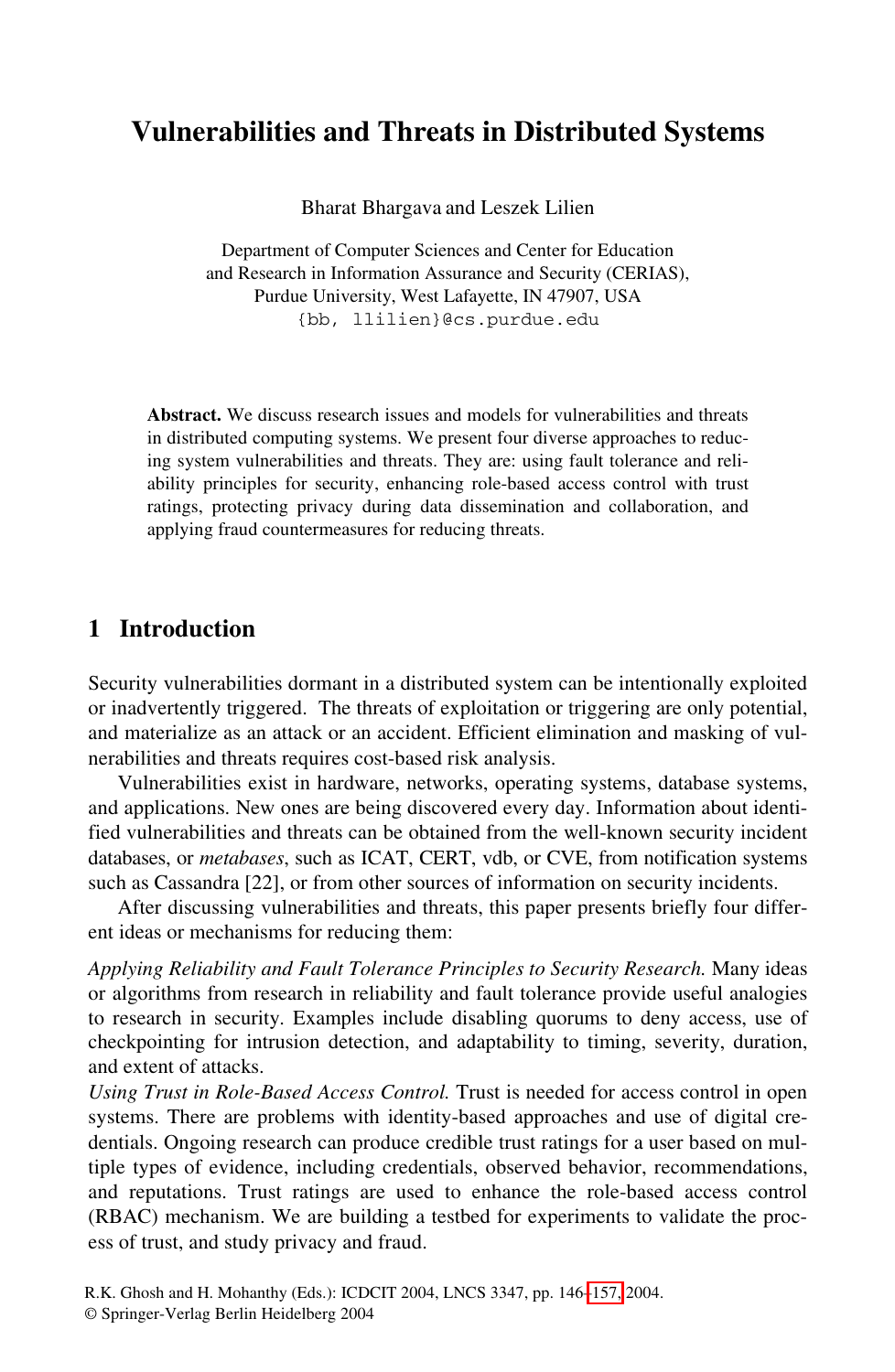*Privacy-Preserving Data Dissemination.* Trust and privacy are closely intertwined in interactions among cooperating entities. Preserving data privacy is essential. Objects can encapsulate privacy policies, owner's preferences, and other metadata along with owner's data. They can include mechanisms such as *apoptosis*—that leads to a clean self-destruction whenever this object feels threatened, and *evaporation*—that allows gradual and adaptive object distortion and erasure in proportion to perceived misuse.

*Fraud Countermeasure Mechanisms.* Vulnerabilities can be identified via studies of fraud. Fraud can be detected by identifying patterns of deceiving behavior. We identified three types of fraudulent user behavior, and developed schemes to evaluate threats and detect fraud.

## **2 Vulnerabilities**

**Modeling Vulnerabilities.** A *vulnerability* can be defined as a flaw or weakness in system security procedures, design, implementation, or internal controls. A vulnerability can be accidentally triggered or intentionally exploited, causing security breaches [27].

Modeling vulnerabilities includes analyzing their features, classifying them and building their taxonomies, and providing formalized models. Many diverse models of vulnerabilities in various environments and under varied assumptions are available in the literature. A detailed analysis of four common computer vulnerabilities in [17] identifies their characteristics, the expected policies violated by their exploitation, and the steps needed for the eradication of such vulnerabilities in future software releases. A vulnerability lifecycle model has been applied in [4] to three case studies, which show how systems remain vulnerable long after security fixes. During its lifetime, vulnerability can be in any of the following six states: birth, discovery, disclosure, correction, publicity, and death.

A model-based analysis technique to identify configuration vulnerabilities in distributed systems [23] involves formal specification of desired security properties, an abstract model of the system that captures its security-related behaviors, and verification techniques to check whether the abstract model satisfies the security properties.

Two kinds of vulnerabilities can be distinguished: operational and informationbased. The former include an unexpected broken linkage in a distributed database, and the latter include unauthorized access (secrecy/privacy), unauthorized modification (integrity), traffic analysis (inference problem), and Byzantine input [3].

Vulnerabilities do not have to be exhaustively removed since they only create a potential for attack. Feeling threatened by vulnerabilities all the time is not desirable. Vulnerabilities exist due to not only mistakes or omissions, but can be a side effect of a legitimate system feature, as was the case with the setuid UNIX command [14]. Some vulnerabilities exist in systems and cause no harm in its life cycle. Some known ones have to be tolerated due to economic or technological limitations. Removal of others may reduce usability. To require passwords not only for logging in, but also for any significant resource request may make it secure but lowers usability. The system design should not let an adversary know vulnerabilities unknown to the system owner.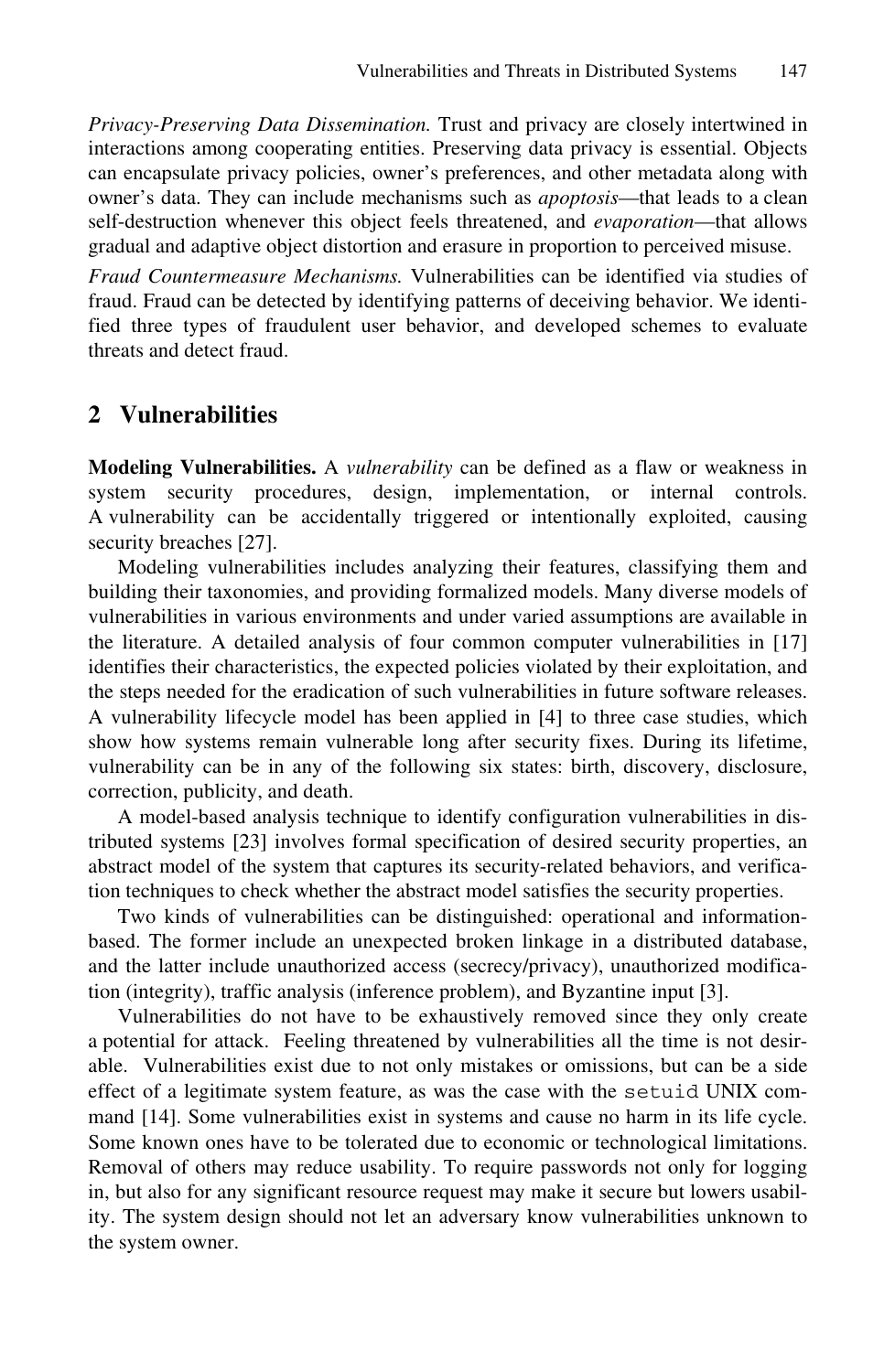**Fraud Vulnerabilities.** A *fraud* can be defined as a deception deliberately practiced in order to secure unfair or unlawful gain [2]. Disclosing confidential information to unauthorized people or unauthorized selling of customer lists to telemarketers constitutes fraud. This shows an overlap of fraud with privacy breaches.

Fraud can make systems more vulnerable to subsequent fraud. This requires protection mechanisms to avoid future damage.

*Fraudsters* can be classified into two categories: impersonators and swindlers [13]. An *impersonator* is an illegitimate user who steals resources from victims, for instance by taking over their accounts. A *swindler* is, in contrast, a legitimate user who intentionally benefits from the system or other users by deception. For instance, swindlers obtain legitimate telecommunications accounts and use the services without intention to pay the bills.

Fraud involves abuse of trust [12, 29]. A fraudster strives to present himself as a trustworthy individual and friend. In a clear way, the more trust one places in others the more vulnerable one tends to become.

**Vulnerability Research Issues.** Vulnerabilities, analogously to faults, enable failures and attacks. They could be characterized as flaws in design, implementation, or deployment. The severity of a flaw and its impact on an application need analysis. Qualitative impact may be expressed as a low/medium/high degree of degradation in terms of performance and availability. Quantitative impact is in terms of economic loss, measurable cascade effects, and time needed to recover. It could include quantification of reoccurrences of failures or attacks.

Procedures and methods are needed for efficient extraction of the characteristics and properties of the known vulnerabilities. This is analogous to understanding how faults occur. Tools that search for known vulnerabilities in the metabases have limitations. Security mechanisms that add or modify entries in the metabases can only follow, not anticipate, the steps of an attacker. Characteristics can be learnt from the behavior of the attacker or using ideas such as honeypots.

A comprehensive taxonomy of vulnerabilities for different application areas need be constructed. Medical systems may have critical privacy vulnerabilities, whereas vulnerabilities in defense systems might destroy or distort resources and capabilities. A good taxonomy will facilitate both prevention and elimination of vulnerabilities. A metabase of vulnerabilities reveals characteristics in flaws for preventing not only identical but also similar vulnerabilities. It also contributes to identification of related vulnerabilities, including dangerous synergistic ones. Characterization of and a model for a set of synergistic vulnerabilities can lead to uncovering gang attack threats or incidents. It should be noted that the characteristics for a set are, in general, more than a simple "sum" of individual characteristics.

Formalisms to represent vulnerabilities and their contexts are needed. The challenge is to investigate how vulnerability in one context propagates to another. Different kinds of vulnerabilities might be emphasized in different contexts.

Quantitative lifecycle models for vulnerabilities should be built after a thorough analysis of vulnerabilities for a given type of application or system, exploiting their unique characteristics. In each lifecycle phase, the cumulative system vulnerability should be determined, and the most dangerous or the most common types of vulner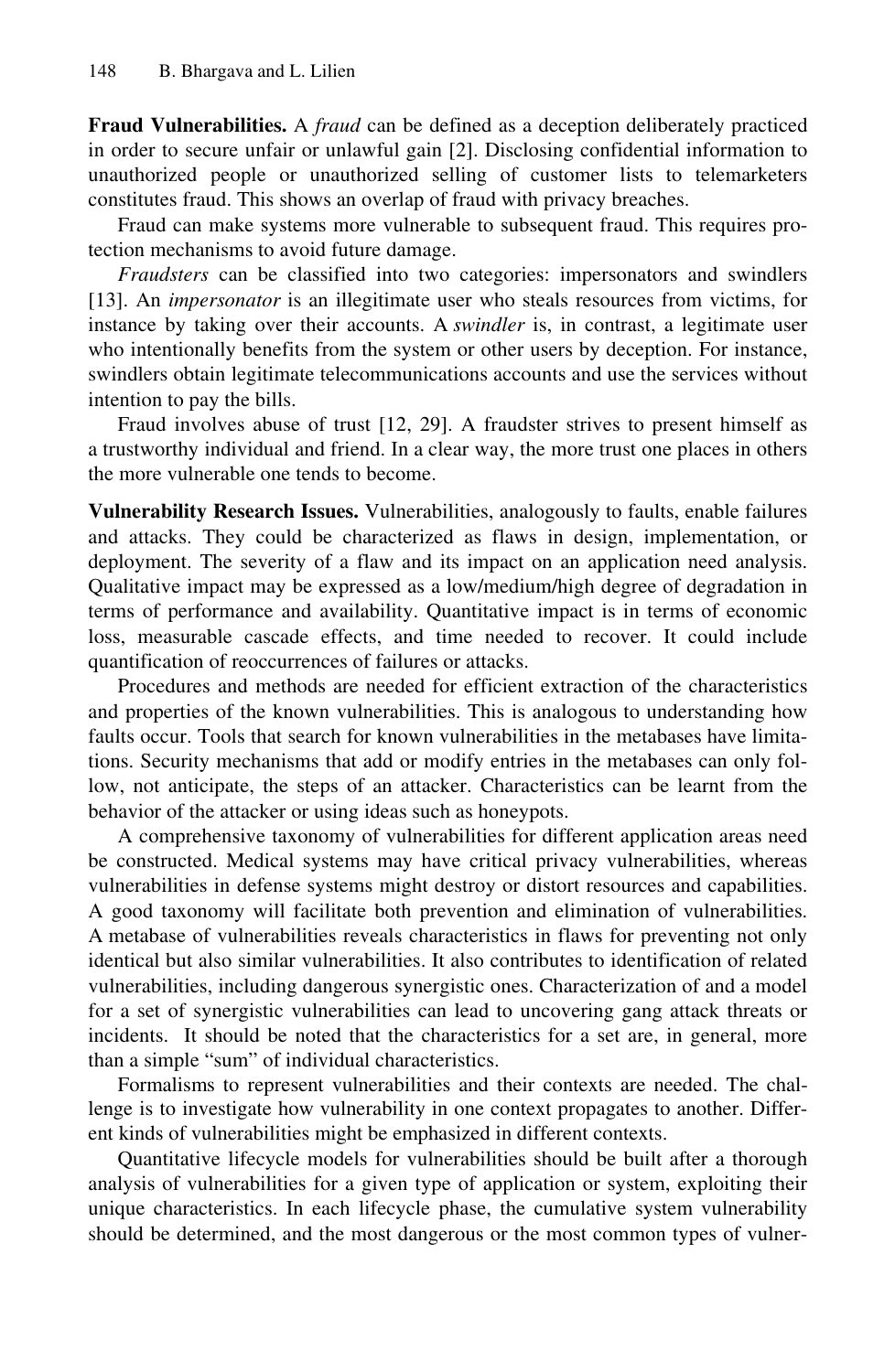abilities recognized. Knowledge of the degree of system vulnerability, the duration of the lifecycle phases, and the prominent types of vulnerabilities for a given phase will be helpful in protecting the system against these types of vulnerabilities. The best defensive procedures can be adaptively selected from a predefined set.

The lifecycle models should help solving a few problems. First, they should help avoid vulnerabilities in a deployed system most efficiently by discovering and eliminating them at the design and implementation stages. Second, they should facilitate evaluations and measurements of vulnerabilities in system components and subsystems and of the system as a whole at each lifecycle stage. Third, the models would assist in most efficient discovery of vulnerabilities in a deployed system before they are exploited by an attacker or a failure. They would assist in most efficient elimination or masking of these vulnerabilities, e.g. based on principles analogous to faulttolerance. Alternatively, an attacker can be kept unaware or uncertain of important system parameters by, for example, non-deterministic or deceptive system behavior, increased component diversity, or multiple lines of defense.

Research should provide methods of assessing the impact of vulnerabilities on security in applications and systems. It should create formal descriptions of the impact of vulnerabilities, and develop quantitative vulnerability impact evaluation methods. Resulting ranking will help in risk analysis. Investigators can identify the fundamental design principles and guidelines for dealing with system vulnerabilities at any system lifecycle stage. Based on these principles and guidelines, the best practices for reducing vulnerabilities at different lifecycle stages should be developed. Finally, interactive or fully automatic tools and infrastructures—encouraging or enforcing use of these best practices—at each lifecycle stage should be developed*.* 

Research is also needed on vulnerabilities in security mechanisms themselves, and on vulnerabilities due to non-malicious but threat-enabling uses of information [21].

### **3 Threats**

#### **3.1 Models of Threats**

We define *threats* against systems as entities that can intentionally exploit or inadvertently trigger specific system vulnerabilities to cause security breaches [16, 27]. An *attack* is an intentional exploitation of vulnerabilities, and an *accident* is an inadvertent triggering of vulnerabilities. Both materialize threats, changing them from potential to actual.

Threats can be classified according to actions and consequences [26]. Actions can be of the following types: observe, destroy, modify, and emulate threats. Consequences include disclose, execute, misrepresent, and repudiate threats, integrity threats. A threat can be tolerated or eliminated based on the degree of risk acceptable to an application. Threat to human life may require complete elimination. Threat to redundant software or hardware can be tolerated briefly.

Threats can be countered by their avoidance (prevention) or tolerance.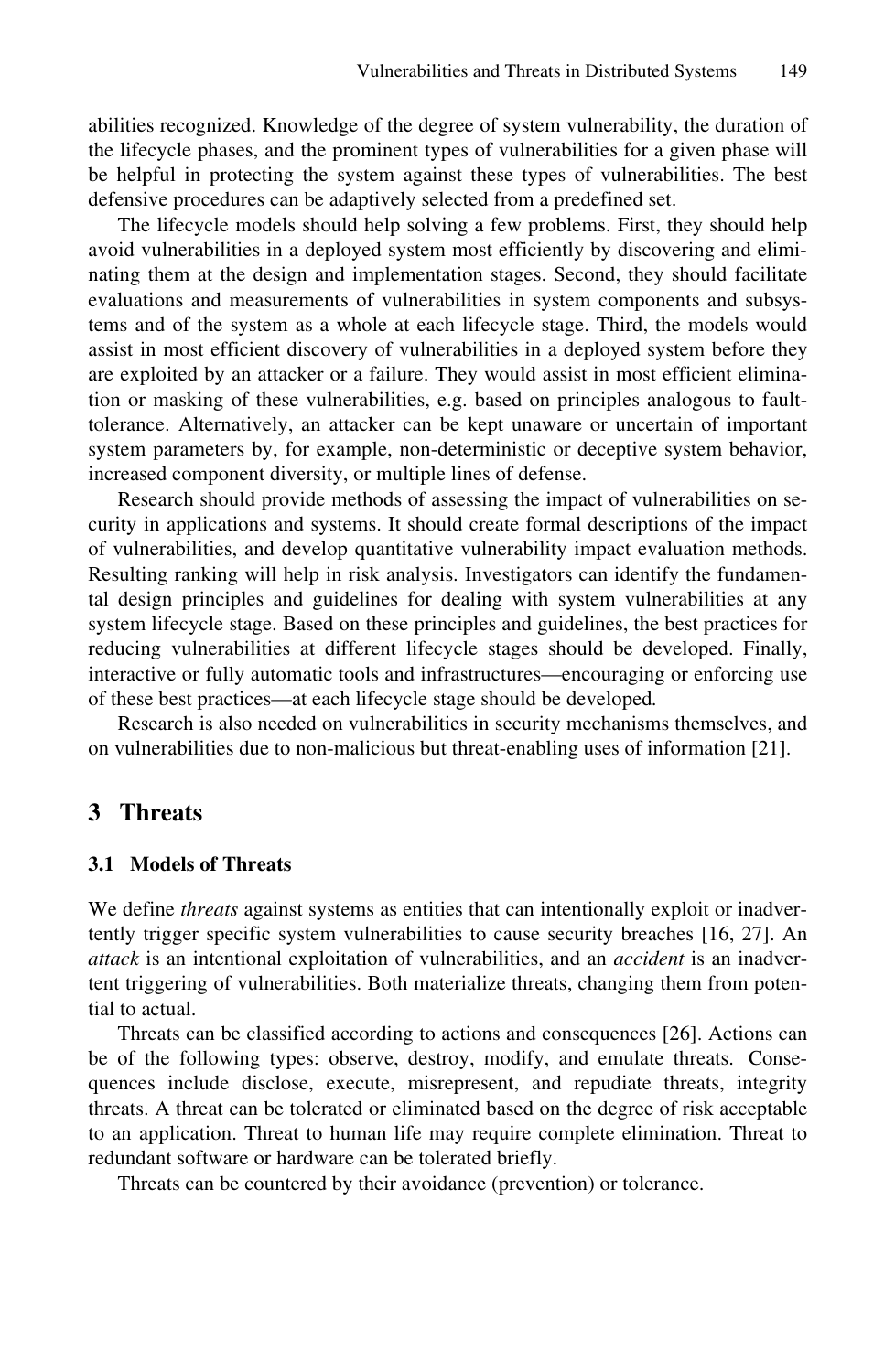**Threat Avoidance.** The analogy between fault avoidance in the reliability area [24, 5, 21] and threat avoidance should be considered in the system design. Once the system is deployed, the designers cannot change the basic system structures and mechanisms. The threat avoidance methods, petrified in the system, are effective only against less sophisticated attacks. Executors of the most sophisticated attacks have motivation, resources, and the whole system lifetime to discover its vulnerabilities. Such attacks need to be approached from the threat tolerance side [20], and knowledge of fault avoidance in the reliability area can be leveraged.

Understanding different threat sources is necessary for effective threat avoidance. Different human threats, their motivation and potential attack modes are described in [27]. Attacks can be classified as target-of-opportunity attacks, intermediate attacks, or sophisticated attacks [20].

Several research efforts focus on providing guidelines for better designs that prevent threats. A model for secure protocols is proposed in [15]. Formal models for the analysis of authentication protocols are proposed in [25] and in our paper [10]. Security models for statistical databases useful to prevent data disclosures are discussed in [1], and a detailed comparative analysis of the most promising methods for protecting dynamic-online statistical databases is presented there.

**Threat Tolerance.** Fault-tolerant schemes are neither concerned with each individual failure nor spend all resources in dealing with them. Transient and noncatastrophic errors and failures are ignored if this can benefit the system. In the same way, we need to conduct research on using a form of intrusion tolerance for dealing with lesser security breaches, which are common in daily activities. Applying the fault tolerance approach to security attacks on database systems [3], we can list the following phases: attack avoidance (a.k.a. prevention), attack detection, damage confinement, damage assessment, reconfiguration, repair, fault treatment to prevent a recurrence of similar attacks, and continuation of service.

**Fraud Threat Detection for Threat Tolerance.** Fraud threats can be viewed as a special category of general security threats, and as the first step in some threat tolerant solutions (majority voting is an example of threat tolerance without threat detection). Fraud detection systems are widely used in telecommunication, online transactions, computer and network security, and insurance. Effective fraud detection uses both fraud rules and pattern analysis. Due to the skewed distribution of fraud occurrences, one challenge in fraud detection is a very high false alarm rate.

### **3.2 Fraud Threats**

Fraud threats can be viewed as a special category of general security threats that should be analyzed considering salient features of fraud [9]. It should be noted that fraud often occurs as a malicious opportunistic reaction, triggered by a careless action. Threat analysis should also consider that fraud escalation seems to be a natural phenomenon. Gang fraud can be especially damaging since gang fraudsters can cooperate in misdirecting suspicion on others.

Individuals or gangs planning fraud thrive in an environment with fuzzy assignment of responsibilities between participating entities, be they human or artificial [9].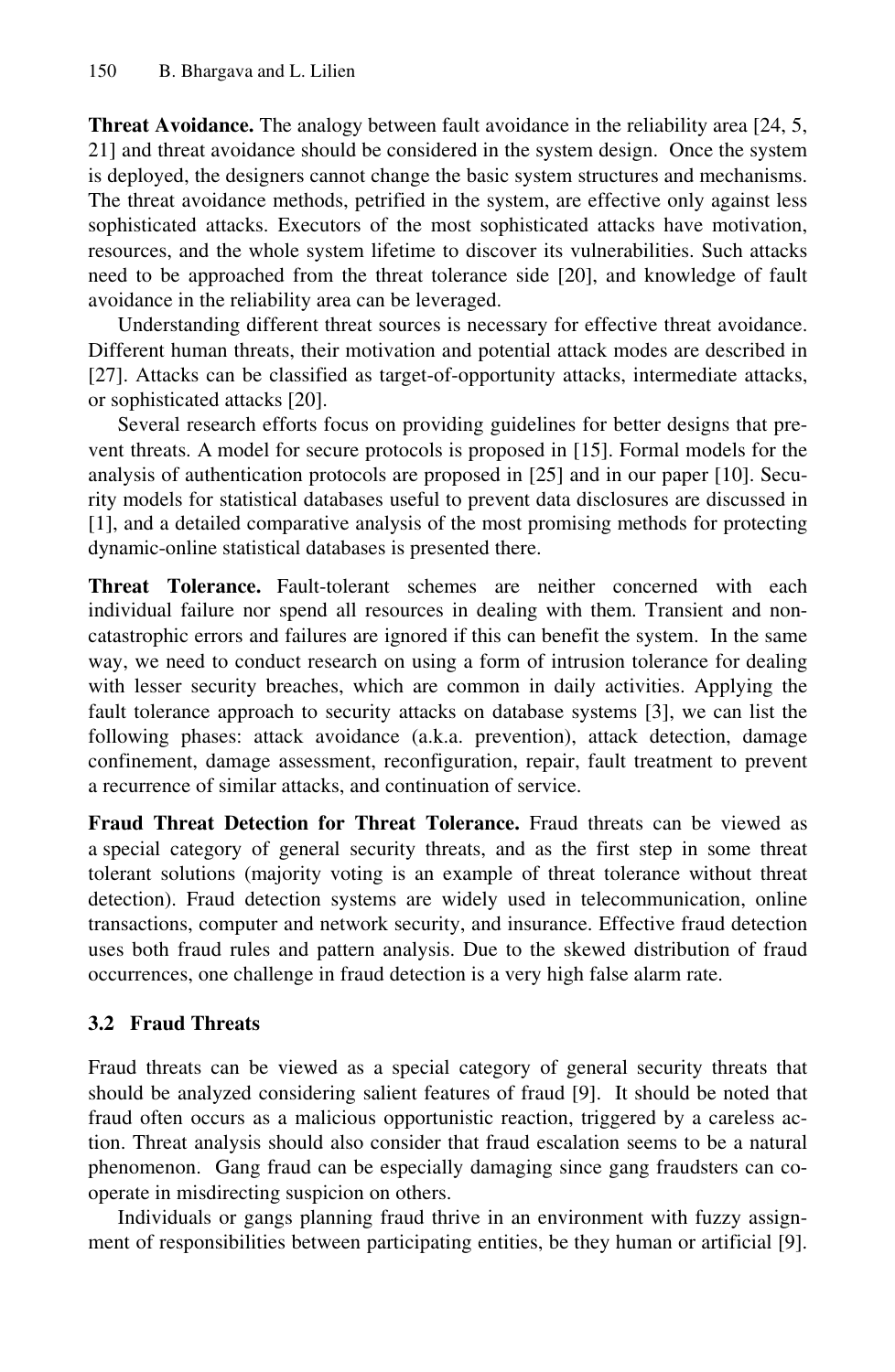Very powerful fraudsters might be able to create environments that facilitate fraud that they plan. Examples include CEO's involved in insider trading.

#### **3.3 Threat Research Issues**

Since threats are context-dependent, an analysis of threats already present in the security incident metabases has to start with identifying threats relevant for the context. The analysis needs to find salient features of these threats, as well as indirect associations between threats—also via their links to related vulnerabilities. Next, a threat taxonomy, specialized for the considered context, should be defined.

Formal models of threats, including their context-dependent aspects, are needed. Quantifying the notion of a threat calls for measures to determine threat levels. Avoiding/tolerating threats via unpredictability or non-determinism should be tried.

The formal qualitative and quantitative models—such as a lifecycle threat model—can provide a solid basis for detecting known and discovering unknown threats, and for establishing threat measures. Since threat analysis is strongly linked to the analysis of vulnerabilities, this should result in identifying characteristic features of related vulnerabilities that link them to specific threats. Similarly, one can investigate the links from threats to vulnerabilities. The results of this reverse link analysis may necessitate correcting our vulnerability analysis models and methods.

Development of quantitative threat models can use analogies to the reliability models. An example is a Markov chain model to compute security measures. Two variables *time* and *effort* can be used to rate different threats or attacks. By investigating the nature and properties of attacks, threats, and vulnerabilities, one can formulate the distribution of their random behavior. The security measure named the Mean Effort To security Failure (METF), which is analogous to the Mean Time To Failure (MTTF) reliability measure, could be used. New security measures can be introduced, starting with an evaluation of the suitability of two measures, namely the Mean Time To Patch and Mean Effort To Patch. They are analogous to the Mean Time To Repair (MTTR) reliability measure, and the METF security measure.

An evaluation a specific threat impact can start with the relevant threat properties, such as direct damage, indirect damage, recovery cost, prevention overhead, and interaction with other threats and defensive mechanisms.

Research must include inventing algorithms, methods, and design guidelines to reduce the number and the severity of threats. Injection of unpredictability or uncertainty may increase system security. As an example, one can enhance data transfer security in a distributed system by sending portions of critical data through different routes. Research is also needed on threats to security mechanisms themselves.

Finally, since threat detection is needed for threat tolerance, it should be studied. This includes investigation of fraud threat detection for fraud threat tolerance.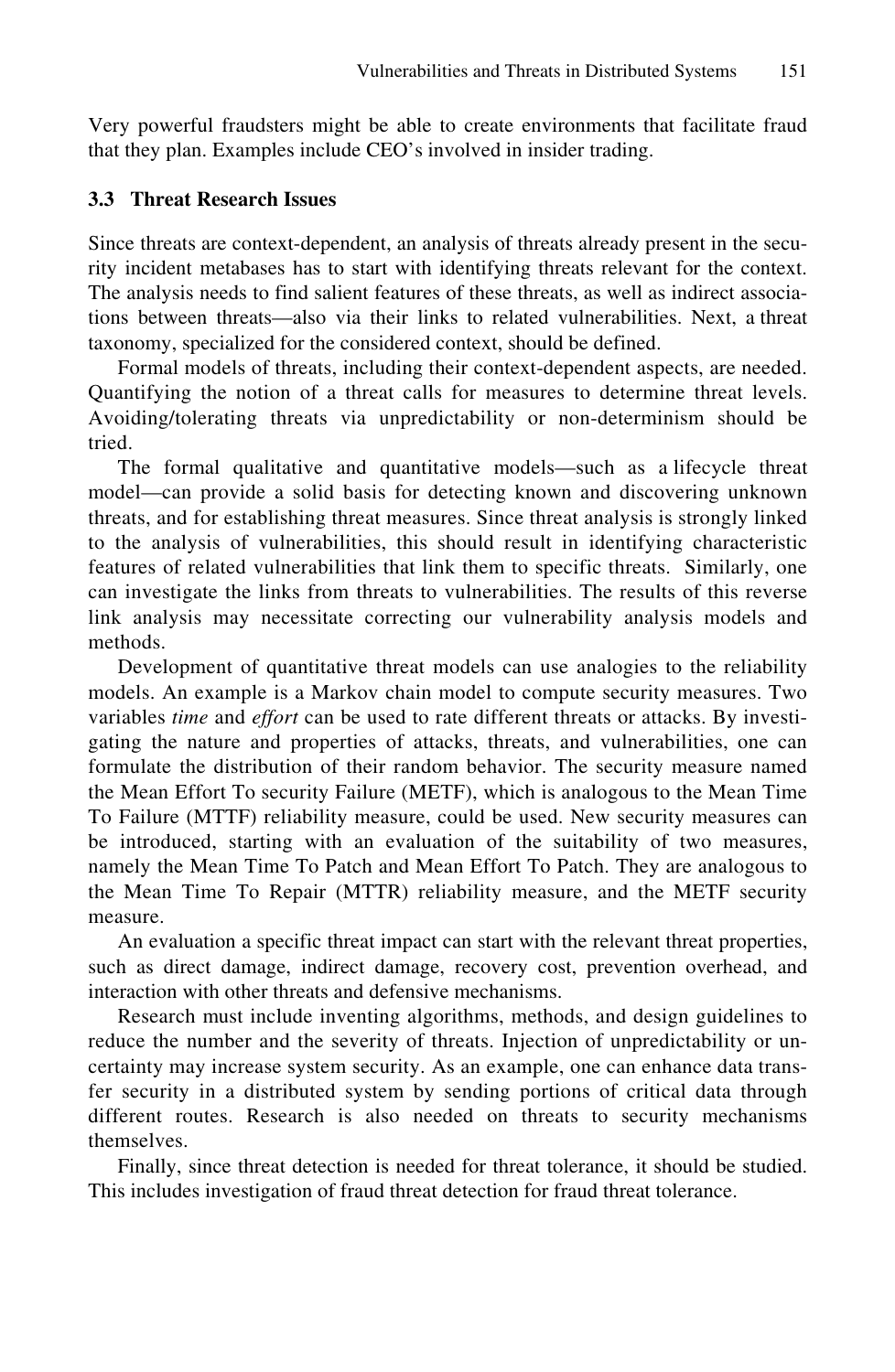# **4 Mechanism to Reduce Vulnerabilities and Threats**

### **4.1 Applying Reliability and Fault Tolerance Principles to Security Research**

We have been conducting research in reliable distributed systems for a very long time. We have worked on the development of concepts such as consistency, atomicity, durability, availability, rollback, checkpoints, adaptability, etc. [8, 10].

We perceive that the ideas, concepts, or algorithms known from reliability area can have analogies in the security area. We need to apply the science and engineering of reliability research to the research in security and vice versa [6].

The analogies start with basic notions used in security and reliability. Vulnerability corresponds to a fault, a threat corresponds to an error, and a security breach corresponds to a failure/crash [6, 7].

We perceive an analogy between fault tolerance and threat tolerance. The approaches to handling a threat are: *threat disregarding* (ignores a potential threat), *threat avoidance* (avoids a threat by eliminating it, its cause, or its consequences), and *threat tolerance* (gracefully adapts to threats that have materialized) [27].

The analogy between the notion of time for accidental failures and the notion of expended effort for intentional security breaches can be exploited [18]. The effort-tobreach distribution of security is analogous to time-to-failure distribution of reliability. There are differences between seemingly identical notions in reliability and security areas, such as the notion of system boundaries—narrower for reliability and more open for security. Further, reliability analogies are not helpful in some situations, including the instance of intentional breaches arising from intentional malicious faults, and the instance when expenditure of effort is instantaneous. In this case, analogy to time in the area of reliability is meaningless, due to the sequential nature of time. The security function  $R(e)$ , analogous to the reliability function, can be defined to address some quantitative aspects of operational security.

The following examples of solutions illustrate reliability-security analogies. To increase reliability in distributed systems, a quorum of replicas can be formed in the presence of failures. To make systems secure against unauthorized access, one can use the reverse strategy of making it difficult to form quorums. Research on checkpointing can be applied to intrusion detection. The checkpoints ensure that the systems can be brought back to a secure status. To deal with failures, we build systems that are fault tolerant. We must build systems *attack tolerant* to security attacks. We need to deal with common and less severe security violations as we have learned to deal with every-day and relatively benign reliability failures.

### **4.2 Using Trust in Role-Based Access Control**

The traditional, identity-based approaches to access control are inadequate or even inapplicable to open computing, including Internet-based computing [28]. In addition, the common user authorization approach of granting access privileges to users based solely on user's ownership of digital credentials (evidence), presented directly to the system, has its share of problems. First of all, holding credentials does not certify that the user will not carry out harmful actions [12].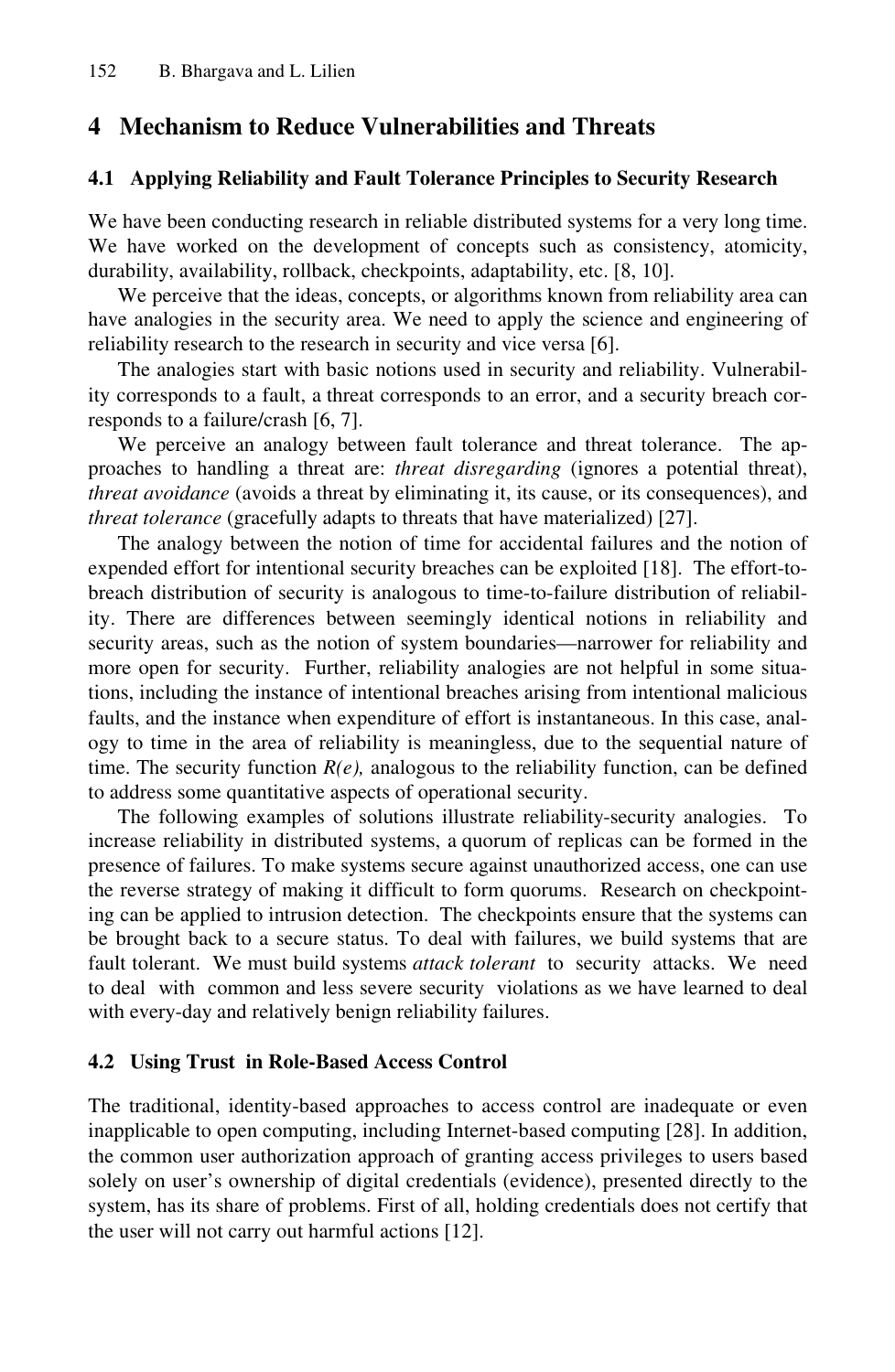Authorization based on both credentials and trust is more credible than one based on credentials alone, since it makes access control adaptable to users' behavior. This is the reason why we included trust in access control mechanisms in open computing. Existing computational trust management models can be classified as authorizationbased or reputation-based. Our design integrates them into one framework.

In our model of trust [12], we have incorporated comprehensive aspects of trust in social systems and computer science applications. One challenge was to select carefully all and only useful trust aspects needed for our system design in a way preventing adverse affects on the flexibility or performance.

We developed algorithms for automating evaluation of trust, or inference of trust. They produce trust ratings for a user based on: (a) dynamic, continuously updated system's own view of user's behavior in interactions with the system, (b) system's own evidence records, (c) evidence records obtained from "foreign" reputation servers, and (d) system security policies. It is important to note that in producing the trust ratings the algorithm considers credibility of the evidence provider.

Good trust inference algorithms needs to accommodate multiple types of evidence. They should be adaptive, and able to tolerate uncertainty, incompleteness or inaccuracy of evidence (especially in case of subjective evidence). Before the algorithm is able to infer trust for a specific application, available and acceptable evidence must be identified. Examples of pieces of evidence include credentials, observed user behavior, recommendations, and reputations. The credibility, availability, and volatility of different types of evidences differ, and they are all affected by societal value, privacy concerns, relevant legislation, and other factors.

The capability to use trust ratings for users was applied for enhancing the wellknown role-based access control (RBAC) mechanism. Trust management is performed in this system by a *trust-enhanced role-mapping (TERM)* server, which interacts with RBAC and a reputation server in the process of user authorization.

TERM uses two kinds of evidence for producing trust ratings: (a) direct, first-hand experiences reported to TERM by RBAC, and (b) recommendations of users about others users. The TERM server does not accept recommendations at a face value but assigns to them its credibility rating. TERM server interacts with a reputation server, which is a dynamic trust information repository, and evaluates reputation—based on trust information—by using algorithms specified by the TERM server. We have built a testbed prototype system, named Trust Enhanced Role Assignment (TERA), for experiments verifying the system's process of producing trust ratings for its users, and studying trust, privacy, and fraud.

#### **4.3 Privacy-Preserving Data Dissemination**

Trust and privacy are closely intertwined. For any collaboration—or even any interaction—a level of trust must be established. Even just perceived threats to users' privacy by a collaborator may result in substantial lowering of trust. This could result in rejection of collaboration between prospective partners, a loss to all of them. Therefore, protecting and ensuring privacy of sensitive information are necessary components of mechanisms for reducing vulnerabilities and threats.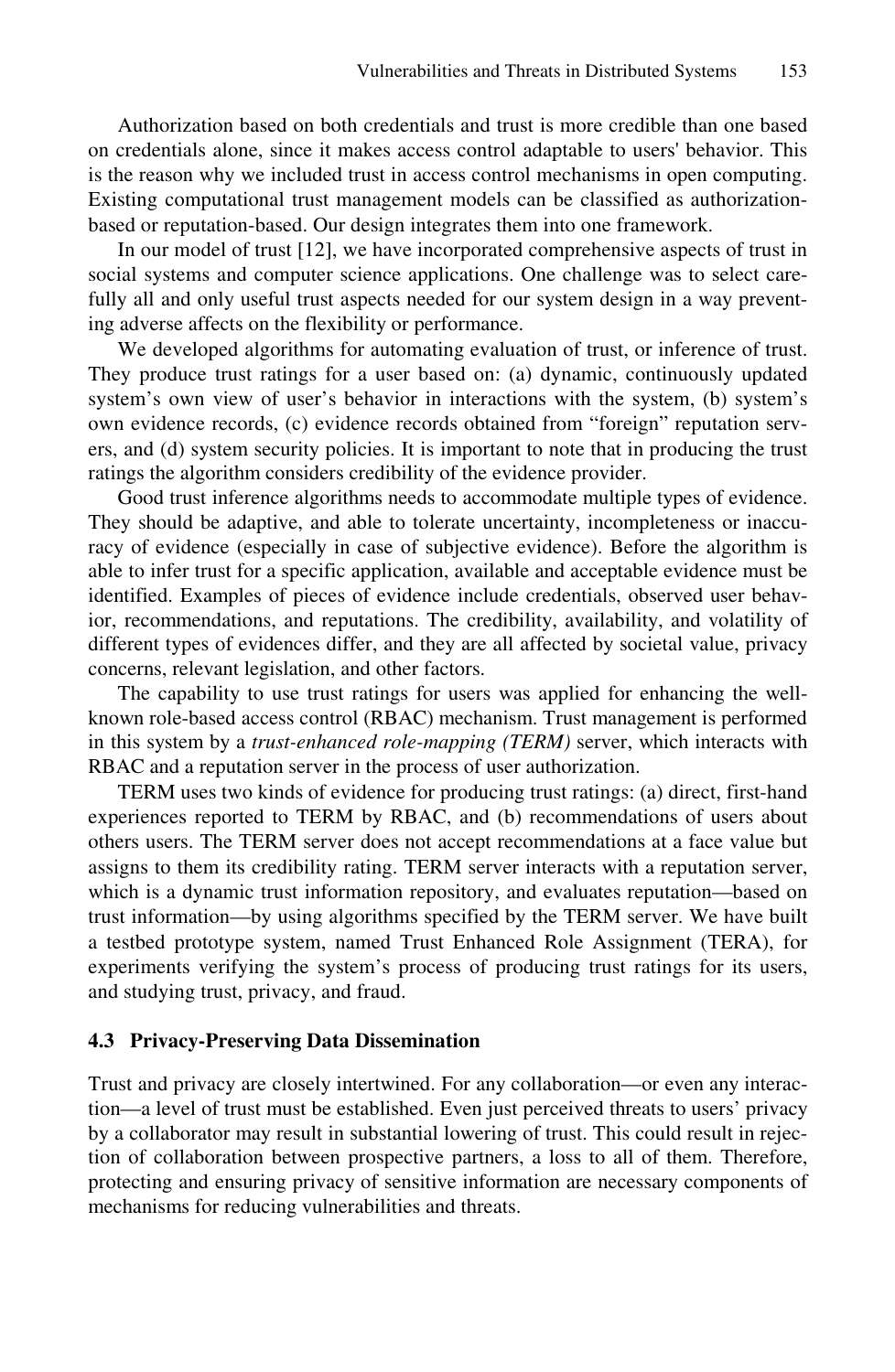We briefly sketch our approach [11]. A *guardian* is either the original owner, or a subsequent stakeholder of sensitive data. A guardian may pass private data to another guardian in a data dissemination chain (actually, a cyclic graph). The risk of privacy violations grows with the chain length and milieu fallibility and hostility.

Traditionally, owner's privacy preferences or policies are *not* transmitted due to neglect or failure. If a privacy policy is not included with data, even an honest receiving guardian is unable to honor them. A simple solution is encapsulation of policies and other metadata including owner's privacy preferences with owner's sensitive data and ensuring that owner's metadata are never decoupled from his data.

Suppose that a customer "deposits" his data in a bank. The bank immediately encapsulates data within an atomic private object, which includes private metadata with customer's privacy preferences. Obviously, transmitting complete metadata is inefficient. They are extensive, describing all foreseeable aspects of data privacy that can be needed to address privacy issues under any circumstances. For efficiency reasons, based on the application semantics, only some metadata are carried along.

With atomic self-descriptive objects, there is no way that a sending guardian can transmit to a receiving guardian an incomplete object. This solution solves the problem for friendly environments.

The solution must be extended to embrace hostile and unfamiliar environments. In the first step, the extension will involve an atomic *apoptosis*, that is a clean selfdestruction, whenever the object feels threatened. A private object is here a binarystate or atomic entity, which can be either intact or safely destroyed. In the second step, we generalize the notion of apoptosis with the idea of *evaporation*. Object's private data are not destroyed all at once but evaporate gradually, adaptively and in proportion to the object's distrust towards its current milieu.

Perfect passing of objects is not always desirable. When data are captured by spyware embedded in browser extensions, owners want to see them distorted once they leave their computer. Owners are often willing to share their data locally, e.g., with colleagues in their lab, but want to prevent any wider dissemination. This suggests that private objects should be evaporating in proportion to their "distance" from their source. Owners generally trust their original guardians more than subsequent and more distant ones. Unauthorized data disclosures become more probable further away. Different context-dependent proximity metrics can be used.

### **4.4 Fraud Countermeasure Mechanisms**

We have concentrated on swindler detection. The major challenge is to react to a suspicious action or cooperation that may lead to a fraud. Three approaches were considered: (1) detecting an entity's activities that deviate from legitimate patterns; (2) constructing state transition graphs for existing fraud scenarios and detecting frauds similar to the known ones; and (3) discovering an entity's intention based on past behavior. An architecture incorporating all three approaches is proposed in [13].

The deceiving intention prediction (DIP) algorithm is the critical element of the architecture. Its role is discovery of deceiving intention of an entity, based on entity's history and current behavior.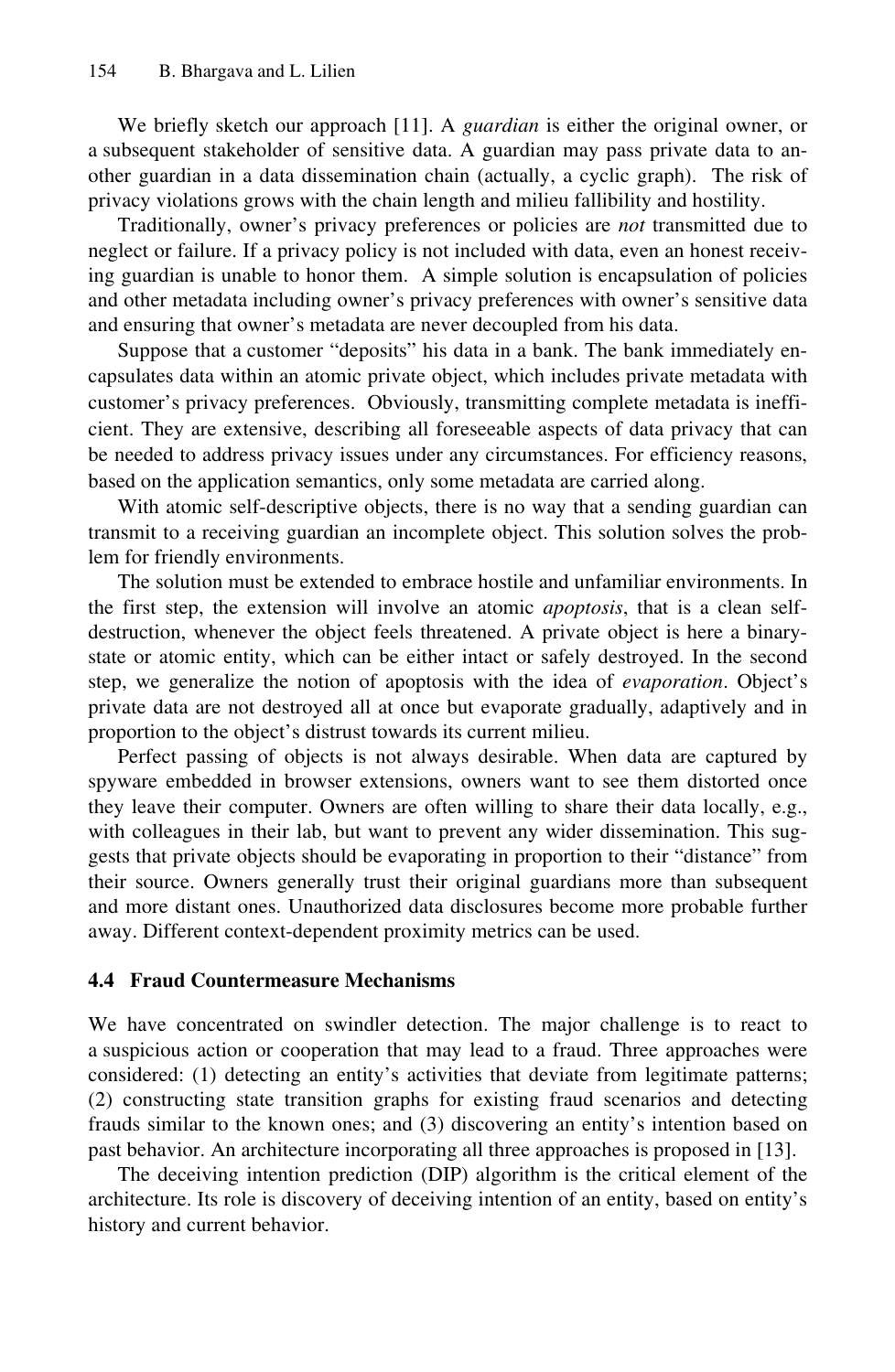We have identifies three types of deceiving user behavior: (a) *uncovered deceiving intentions,* where swindler's trust ratings are stably low and vary in a small range over time, (b) *trapping intentions,* where a swindler first exhibits intentionally blameless behavior to gain trust, and then commits a fraud, and (c) *illusive intentions,* where a swindler exhibits cycles of blameless behavior followed by intervals of fraudulent actions. We see *cycles* of preparation and entrapment in Case (c), in contrast to Case (b) where one preparation interval precedes one entrapment period.

We have experimentally evaluated the DIP algorithm [13] investigating its performance for different types of user behavior, including the deceiving behaviors defined above. Given a user behavior sequence, DIP calculates for it the value of the *DI-confidence indicator*, which is a real number ranging over [0,1] with the higher values indicating higher chances of an illegitimate behavior.

Our experimental results can be summarized as follows [13]:

- For a swindler with uncovered deceiving intentions: Since the probability of fraud is high, the swindler is put under system supervision most of the time. The final trust values are at 0.1, close to the minimum. The DI-confidence is around 0.9.
- For a swindler with trapping intentions: DIP responds very quickly with a drop in trust ratings when a swindler ends preparation and enters the entrapment phase: increasing DI-confidence from 0.22 to 0.76 takes only a sequence of 6 ratings.
- For a swindler with illusive intentions: DI-confidence increases (trust falls) when the swindler ends the preparation phase of a cycle and starts an entrapment. DI-confidence decreases (trust grows) when the swindler ends the entrapment phase and reenters the preparation phase. Still, DIP is able to catch this smart swindler because her DI-confidence eventually increases to about 0.9. This demonstrates that an effort to hide periods of fraudulent activities with periods of good behavior is less and less effective with each repetition of the preparation-entrapment cycle.

## **5 Conclusions**

Investigation of vulnerabilities and threats and devising countermeasures is an important research area with a high potential for practical impact. Our contributions of four different ideas and mechanisms for reducing system vulnerabilities and threats, presented in the paper, show a few of the possible directions for research.

We are using the presented mechanisms in our experimental testbed for investigation of new solutions for security and privacy in distributed systems. (More information is available at: http://raidlab.cs.purdue.edu//NSFtrust//.html.).

**Acknowledgements.** We are grateful for contributions made by Ms. Anjali Bhargava (fault tolerance and security) and Ms. Yuhui Zhong (trust in RBAC and fraud). Research is supported in part by NSF grants IIS-0209059 and IIS-0242840.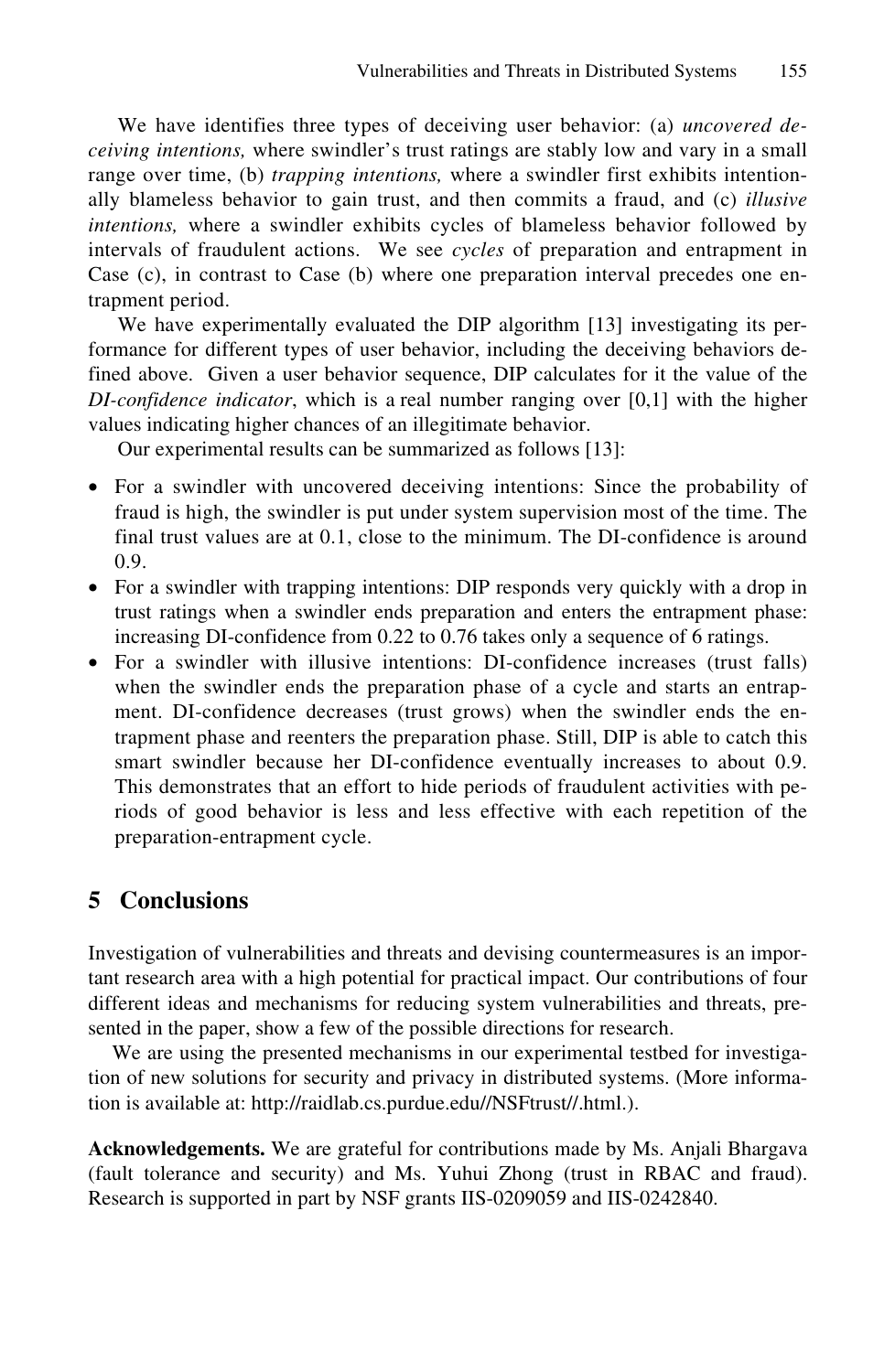# **References**

- 1. N.R. Adam and J.C. Wortmann, "Security-Control Methods for Statistical Databases: A Comparative Study," *ACM Computing Surveys*, Vol. 21, No. 4, Dec. 1989.
- 2. *The American Heritage Dictionary of the English Language, Fourth Edition,* Houghton Mifflin, 2000.
- 3. P. Ammann, S. Jajodia, and P. Liu, "A Fault Tolerance Approach to Survivability," in *Computer Security, Dependability, and Assurance: From Needs to Solutions*, IEEE Computer Society Press, Los Alamitos, CA, 1999.
- 4. W.A. Arbaugh, et al., "Windows of Vulnerability: A Case Study Analysis," *IEEE Computer,* pp. 52-59, Vol. 33 (12), Dec. 2000.
- 5. A. Avizienis, J.C. Laprie, and B. Randell, "Fundamental Concepts of Dependability," *Research Report N01145*, LAAS-CNRS, Apr. 2001.
- 6. A. Bhargava and B. Bhargava, "Applying fault-tolerance principles to security research," in *Proc. of IEEE Symposium on Reliable Distributed Systems*, New Orleans, Oct. 2001.
- 7. B. Bhargava, "Security in Mobile Networks," in *NSF Workshop on Context-Aware Mobile Database Management (CAMM),* Brown University, Jan. 2002.
- 8. B. Bhargava (ed.), *Concurrency Control and Reliability in Distributed Systems*, Van Nostrand Reinhold, 1987.
- 9. B. Bhargava, "Vulnerabilities and Fraud in Computing Systems," *Proc. Intl. Conf. IPSI*, Sv. Stefan, Serbia and Montenegro, Oct. 2003.
- 10. B. Bhargava, S. Kamisetty and S. Madria, "Fault-tolerant authentication and group key management in mobile computing," *Intl. Conf. on Internet Comp.*, Las Vegas, June 2000.
- 11. B. Bhargava and L. Lilien, "Private and Trusted Collaborations," *Proc. Secure Knowledge Management (SKM 2004): A Workshop*, Amherst, NY, Sep. 2004.
- 12. B. Bhargava and Y. Zhong, "Authorization Based on Evidence and Trust," *Proc. Intl. Conf. on Data Warehousing and Knowledge Discovery DaWaK-2002,* Aix-en-Provence, France, Sep. 2002.
- 13. B. Bhargava, Y. Zhong, and Y. Lu, "Fraud Formalization and Detection," *Proc. Intl. Conf. on Data Warehousing and Knowledge Discovery DaWaK-2003,* Prague, Czechia, Sep. 2003.
- 14. M. Dacier, Y. Deswarte, and M. Kaâniche, "Quantitative Assessment of Operational Security: Models and Tools," *Technical Report, LAAS Report 96493*, May 1996.
- 15. N. Heintze and J.D. Tygar, "A Model for Secure Protocols and Their Compositions," *IEEE Transactions on Software Engineering*, Vol. 22, No. 1, 1996, pp. 16-30.
- 16. E. Jonsson *et al.*, "On the Functional Relation Between Security and Dependability Impairments," *Proc. 1999 Workshop on New Security Paradigms*, Sep. 1999, pp. 104-111.
- 17. I. Krsul, E.H. Spafford, and M. Tripunitara, "Computer Vulnerability Analysis," *Technical Report, COAST TR 98-07,* Dept. of Computer Sciences, Purdue University, 1998.
- 18. B. Littlewood *at al.*, "Towards Operational Measures of Computer Security", *Journal of Computer Security*, Vol. 2, 1993, pp. 211-229.
- 19. F. Maymir-Ducharme, P.C. Clements, K. Wallnau, and R. W. Krut, "The Unified Information Security Architecture," *Technical Report, CMU/SEI-95-TR-015*, Oct. 1995.
- 20. N.R. Mead, R.J. Ellison, R.C. Linger, T. Longstaff, and J. McHugh, "Survivable Network Analysis Method," *Tech. Rep. CMU/SEI-2000-TR-013*, Pittsburgh, PA, Sep. 2000.
- 21. C. Meadows, "Applying the Dependability Paradigm to Computer Security," *Proc. Workshop on New Security Paradigms*, Sep. 1995, pp. 75-81.